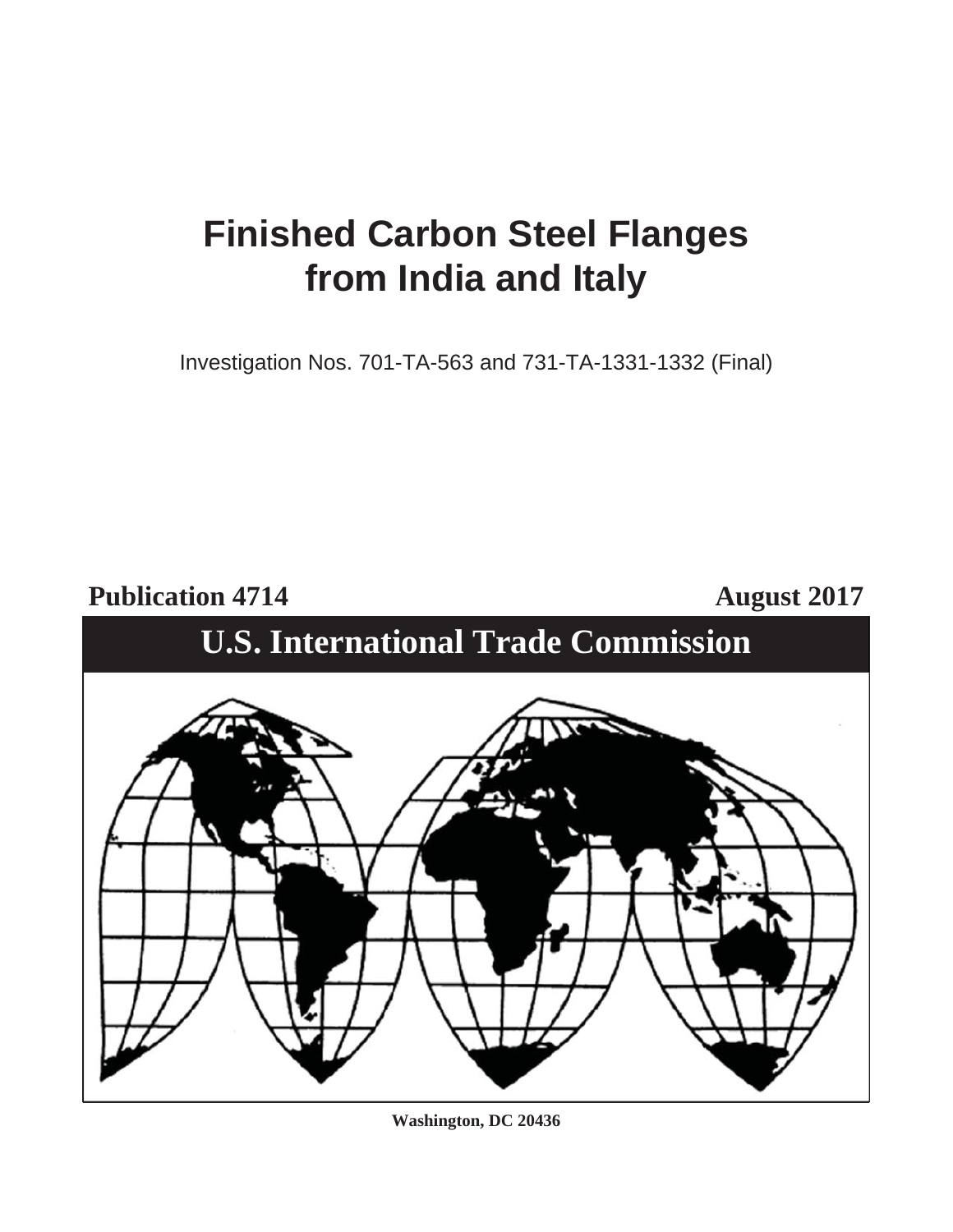## **U.S. International Trade Commission**

#### **COMMISSIONERS**

**Rhonda K. Schmidtlein, Chairman David S. Johanson, Vice Chairman Irving A. Williamson Meredith M. Broadbent** 

> Catherine DeFilippo *Director of Operations*

> > *Staff assigned*

Drew Dushkes, Investigator David Guberman, Industry Analyst Tana von Kessler, Economist David Boyland, Accountant Mara Alexander, Statistician Courtney McNamara, Attorney Douglas Corkran, Supervisory Investigator

**Address all communications to Secretary to the Commission United States International Trade Commission Washington, DC 20436**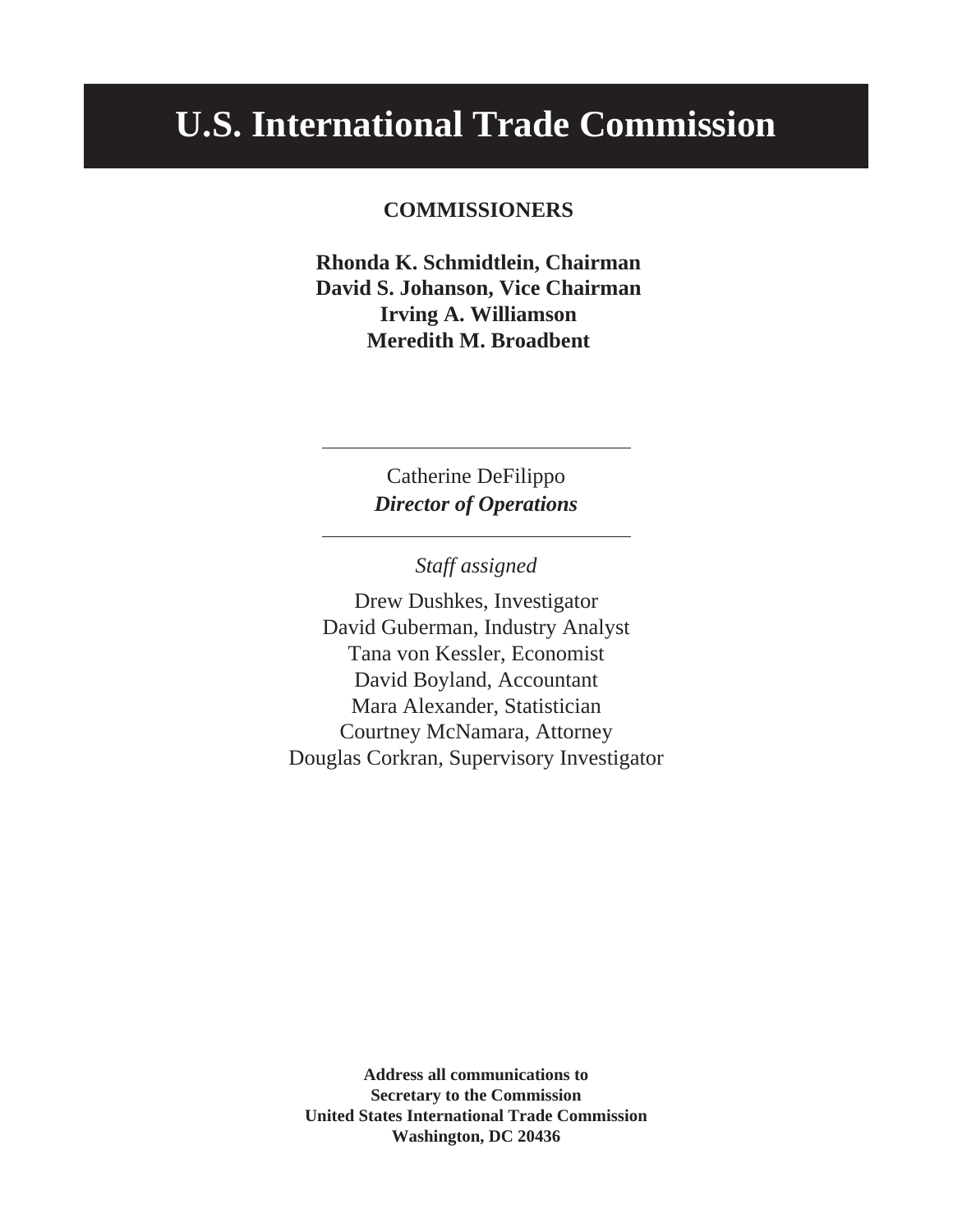## **U.S. International Trade Commission**

Washington, DC 20436 *www.usitc.gov*

# **Finished Carbon Steel Flanges from India and Italy**

Investigation Nos. 701-TA-563 and 731-TA-1331-1332 (Final)



**Publication 4714**  $\frac{1}{2}$   $\frac{1}{2}$   $\frac{1}{2}$  August 2017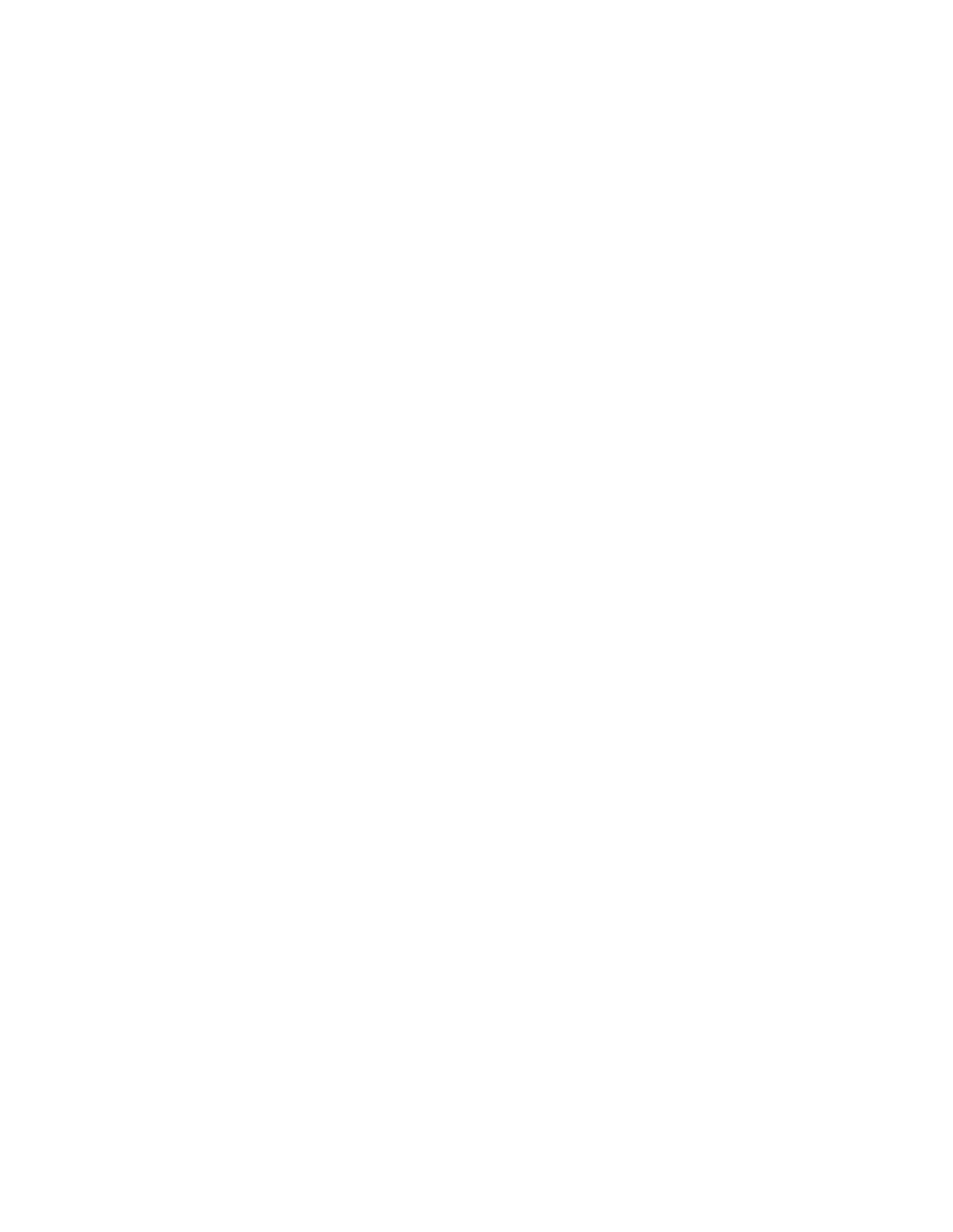#### **CONTENTS**

#### Page

## **Appendixes**

|--|--|--|

Note.-Information that would reveal confidential operations of individual concerns may not be published and therefore has been deleted. Such deletions are indicated by asterisks.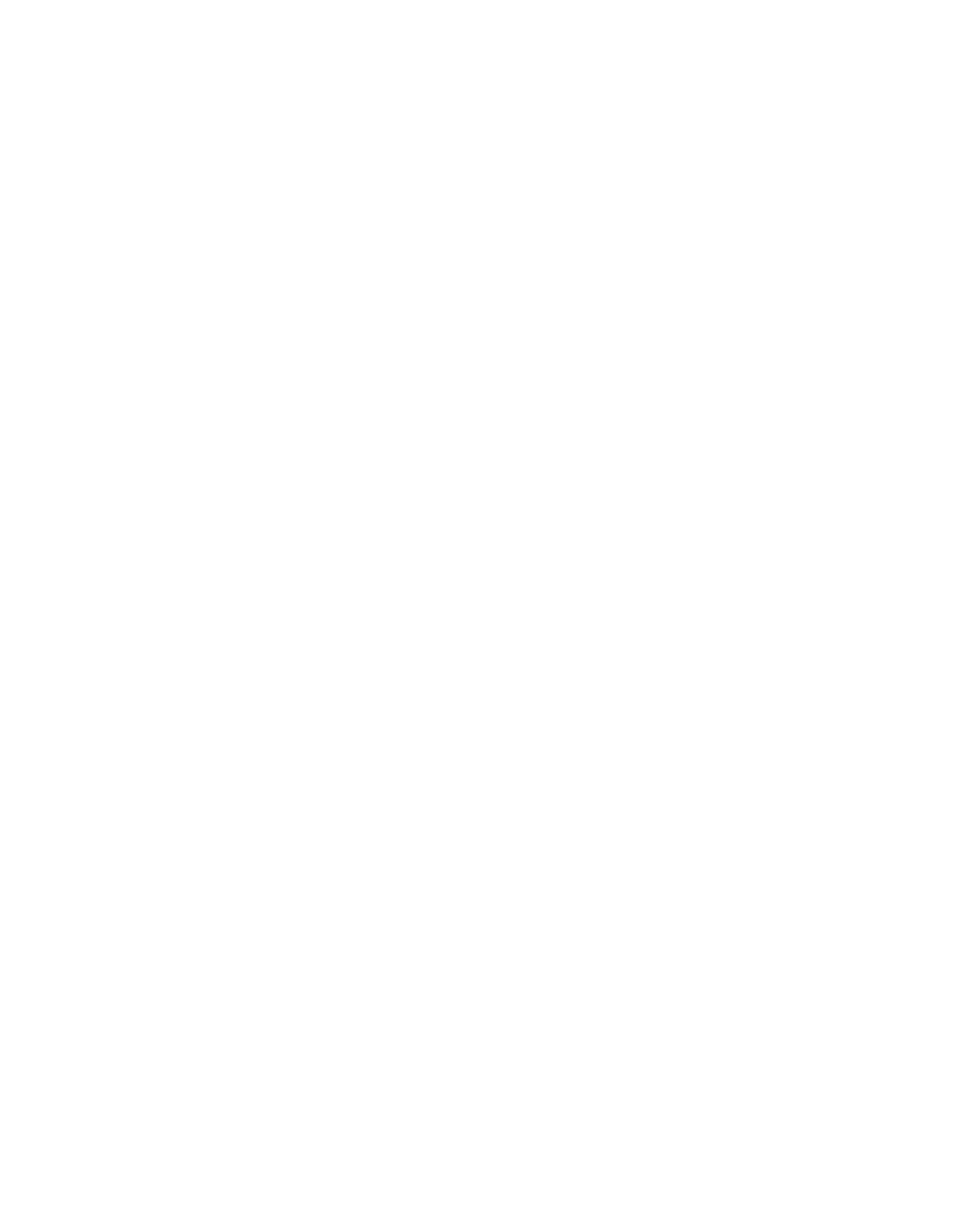#### **UNITED STATES INTERNATIONAL TRADE COMMISSION**

Investigation Nos. 701-TA-563 and 731-TA-1331-1332 (Final)

Finished Carbon Steel Flanges from India and Italy

#### **DETERMINATIONS**

On the basis of the record<sup>[1](#page-6-0)</sup> developed in the subject investigations, the United States International Trade Commission ("Commission") determines, pursuant to the Tariff Act of 1930 ("the Act"), that an industry in the United States is materially injured by reason of imports of finished carbon steel flanges from India and Italy, provided for in subheading 7307.91.50 of the Harmonized Tariff Schedule of the United States, that have been found by the Department of Commerce ("Commerce") to be sold in the United States at less than fair value ("LTFV"), and to be subsidized by the government of India.

#### **BACKGROUND**

 $\overline{a}$ 

The Commission, pursuant to sections 705(b) and 735(b) of the Act (19 U.S.C. 1671d(b) and 19 U.S.C. 1673d(b)), instituted these investigations effective June 30, 2016, following receipt of a petition filed with the Commission and Commerce by Weldbend Corporation, Argo, Illinois and Boltex Mfg. Co., L.P., Houston, Texas.. The final phase of the investigations was scheduled by the Commission following notification of preliminary determinations by Commerce that imports of finished carbon steel flanges from India were subsidized within the meaning of section 703(b) of the Act (19 U.S.C. 1671b(b)) and that imports of finished carbon steel flanges from India and Italy were sold at LTFV within the meaning of 733(b) of the Act (19 U.S.C. 1673b(b)). Notice of the scheduling of the final phase of the Commission's investigations and of a public hearing to be held in connection therewith was given by posting copies of the notice in the Office of the Secretary, U.S. International Trade Commission, Washington, DC, and by publishing the notice in the *Federal Register* on February 17, 2017 (82 FR 11056). The hearing was held in Washington, DC, on April 25, 2017, and all persons who requested the opportunity were permitted to appear in person or by counsel.

<span id="page-6-0"></span> $1$  The record is defined in sec. 207.2(f) of the Commission's Rules of Practice and Procedure (19 CFR 207.2(f)).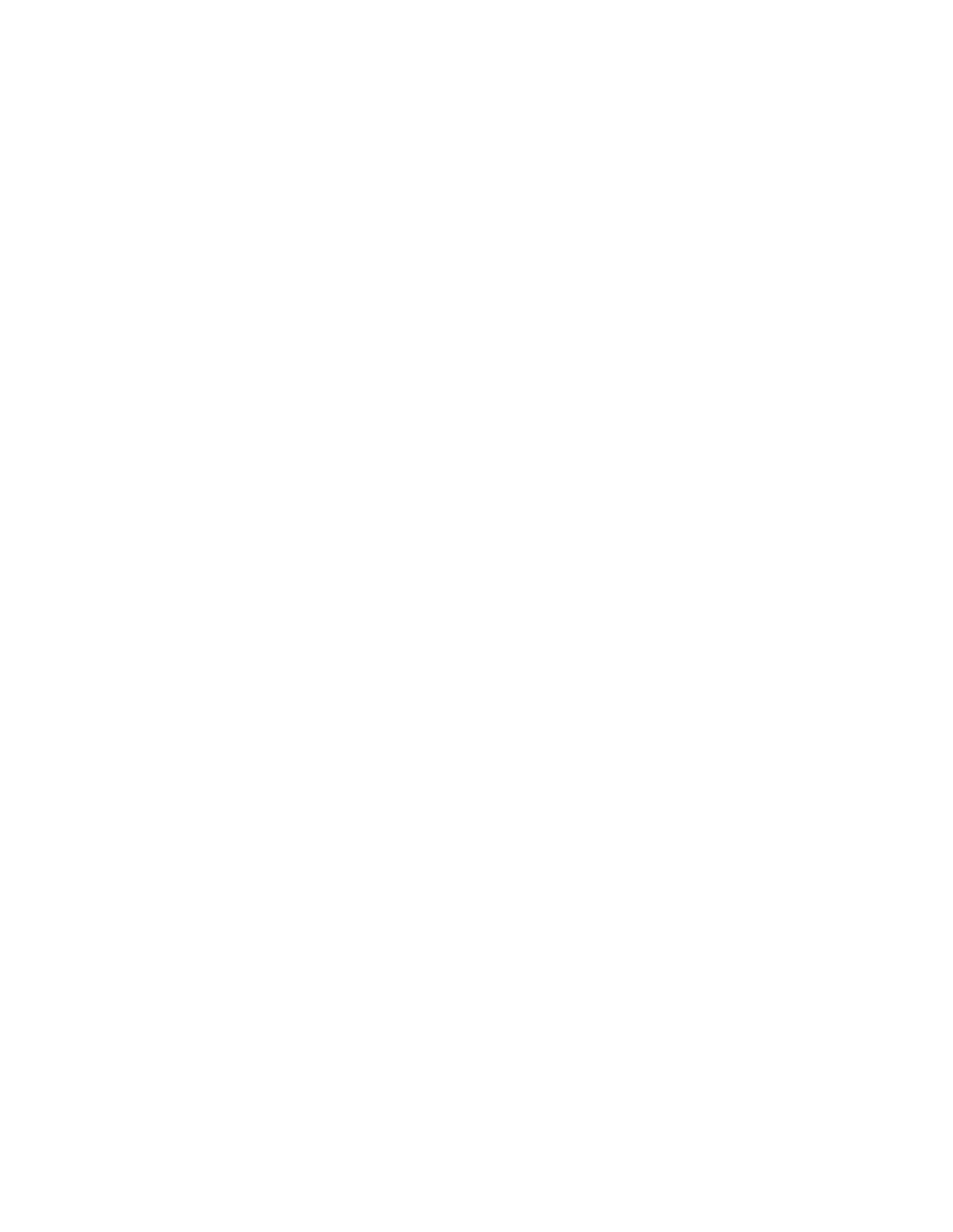## **Views of the Commission**

Based on the record in the final phase of these investigations, we determine that an industry in the United States is materially injured by reason of imports of finished carbon steel flanges ("flanges") from India and Italy found by the U.S. Department of Commerce ("Commerce") to be sold in the United States at less than fair value and imports of the subject merchandise from India that are allegedly subsidized by the government of India.

### **I. Background**

These investigations and the accompanying investigation of flanges from Spain arose out of petitions that Weldbend Corporation ("Weldbend") and Boltex Mfg. Co. L.P. ("Boltex") (collectively "Petitioners"), domestic producers of flanges, filed on June 30, 20[1](#page-8-0)6.<sup>1</sup>

Although the petitions for the investigations of flanges from India, Italy, and Spain were filed on the same day, the investigation schedules became staggered into two stages when Commerce extended its final determinations in its investigations of flanges from India and Italy, but not its investigation of flanges from Spain.<sup>[2](#page-8-1)</sup> Pursuant to the statutory provision on staggered investigations, the record for the investigations on all subject countries closed at the same time as that for the investigation on subject imports from Spain, except that the final Commerce determinations on subject imports from the remaining two subject countries have been added to the record. $3$ 

## **II. Material Injury by Reason of Subject Imports**

Pursuant to section 771(7)(G)(iii) of the Tariff Act of 1930, as amended (the "Act"), we are required to make our material injury determinations in the instant investigations on the basis of the same record as that in the investigation regarding imports from Spain.<sup>[4](#page-8-3)</sup> Therefore, in these investigations, we adopt the findings and analyses in our determination and views

<span id="page-8-0"></span> <sup>1</sup> *Finished Carbon Steel Flanges from Spain*, Inv. No. 731-TA-1333 (Final), USITC Pub. 4696 at 3 (June 2017) ("*Flanges I*"). 2 *Finished Carbon Steel Flanges from India: Preliminary Determination of Sales at Less than Fair* 

<span id="page-8-1"></span>*Value and Postponement of Final Determination*, 82 Fed. Reg. 9719 (Dep't of Commerce Feb. 8, 2017); *Finished Carbon Steel Flanges from Italy: Preliminary Determination of Sales at Less than Fair Value and Postponement of Final Determination*, 82 Fed. Reg. 9711 (Dep't of Commerce Feb. 8, 2017); *Finished Carbon Steel Flanges from Spain: Preliminary Determination of Sales at Less than Fair Value*, 82 Fed. Reg. 9723 (Dep't of Commerce Feb. 8, 2017).

<span id="page-8-3"></span><span id="page-8-2"></span><sup>3</sup> *See* 19 U.S.C. § 1677(7)(g)(iii). The record for the investigations on subject imports from India and Italy closed on July 11, 2017. No party filed final comments regarding Commerce's final determinations regarding flanges from India and Italy. Confidential Report ("CR") INV-PP-098 at I-3 n.12 Public Report ("PR") at I-3 n. 12.

 $4$  19 U.S.C. § 1677(7)(G)(iii).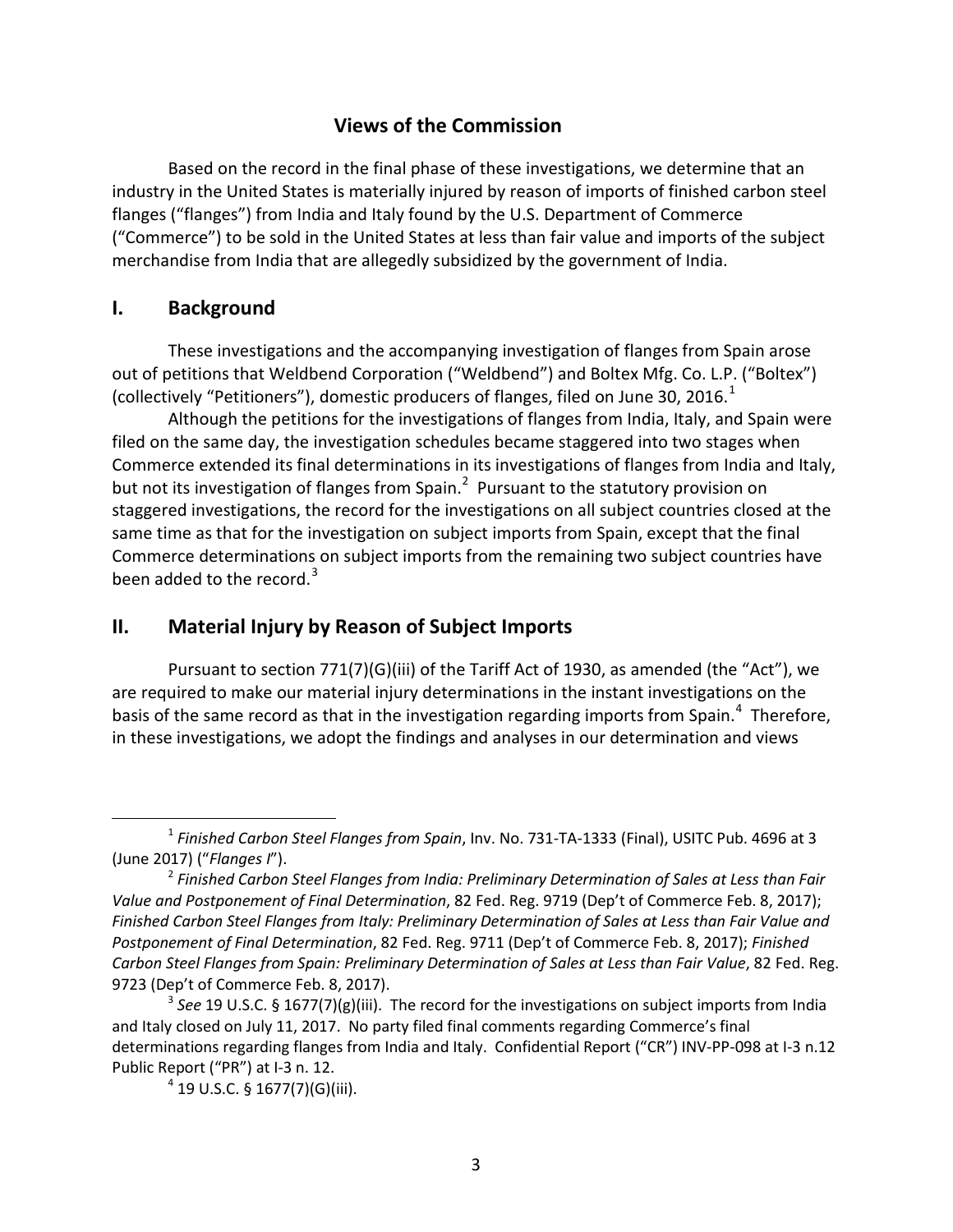regarding subject imports from Spain with respect to the issues of domestic like product, domestic industry, cumulation, and material injury by reason of cumulated subject imports.<sup>[5](#page-9-0)</sup>

Accordingly, we determine that the domestic industry producing flanges is materially injured by reason of subject imports from India and Italy. $^6$  $^6$ 

### **III. Conclusion**

For the reasons stated above, we determine that an industry in the United States is materially injured by reason of imports of flanges from India and Italy found by Commerce to be sold in the United States at less than fair value and imports of the subject merchandise from India that are allegedly subsidized by the government of India.

In the twelve months preceding the filing of the petitions (June 2015 through May 2016), subject imports from India accounted for 54.5 percent of the total quantity of imports of flanges and subject imports from Italy accounted for 13.9 percent. *See Flanges I*, USITC Pub. 4696 at IV-8. Accordingly, we find that subject imports from India and Italy are not negligible.

The statute additionally instructs the Commission to consider the "magnitude of the dumping margin" in an antidumping proceeding as part of its consideration of the impact of imports. 19 U.S.C. § 1677(7)(C)(iii)(V). In its final determinations, Commerce found antidumping duty margins ranging from 11.32 percent to 12.58 percent for imports from India and 79.17 percent to 204.53 percent for imports from Italy. *Finished Carbon Steel Flanges from India: Final Determination of Sales at Less than Fair Value and Postponement of Final Determination*, 82 Fed. Reg. 29483 (Dep't of Commerce June 29, 2017); *Finished Carbon Steel Flanges from Italy: Final Determination of Sales at Less than Fair Value and Postponement of Final Determination*, 82 Fed. Reg. 29481 (Dep't of Commerce June 29, 2017). Our discussion of how we have considered the dumping margins in these investigations is described in our impact analysis in *Flanges I*, USITC Pub. 4696 at 23 n.116.

<span id="page-9-0"></span> <sup>5</sup> *See generally Flanges I*, USITC Pub. 4696. As discussed in *Flanges I*, we observe that these investigations involve final dumping findings concerning imports from three subject countries but that only subject imports from India are subject to a countervailing duty investigation. We have previously explained why we are continuing our longstanding practice of cross-cumulating dumped and subsidized imports. *Flanges I*, USITC Pub. 4696 at 12 n.39 (citing *Polyethylene Terephthalate Resin from Canada, China, India, and Oman*, Inv. Nos. 701-TA-531-532 and 731-TA-1270-1273 (Final), USITC Pub. 4604 at 9- 11 (Apr. 2016)). 6 Pursuant to Section 771(24) of the Tariff Act, imports from a subject country of merchandise

<span id="page-9-1"></span>corresponding to a domestic like product that account for less than 3 percent of all such merchandise imported into the United States during the most recent 12 months for which data are available preceding the filing of the petition shall be deemed negligible. 19 U.S.C. §§ 1671b(a), 1673b(a), 1677(24)(A)(i), 1677(24)(B); *see also* 15 C.F.R. § 2013.1 (developing countries for purposes of 19 U.S.C. § 1677(36)). The statute further provides that subject imports from a single country which comprise less than 3 percent of total such imports of the product may not be considered negligible if there are several countries subject to investigation with negligible imports and the sum of such imports from all those countries collectively accounts for more than 7 percent of the volume of all such merchandise imported into the United States. 19 U.S.C. § 1677(24)(A)(ii). In the case of countervailing duty investigations involving developing countries (as designated by the United States Trade Representative), the statute indicates that the negligibility limits are 4 percent and 9 percent, rather than 3 percent and 7 percent. 19 U.S.C. § 1677(24)(B).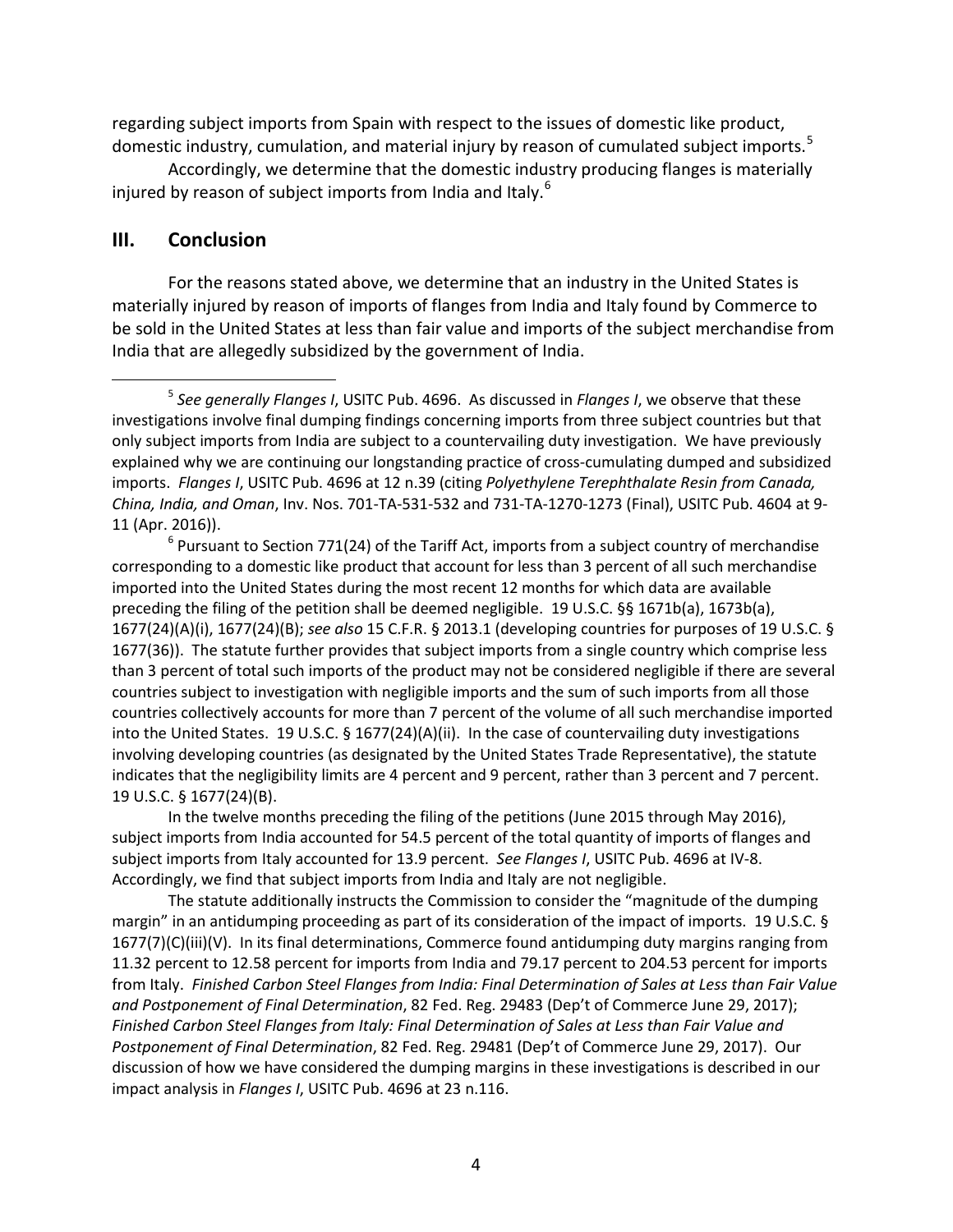### **PART I: INTRODUCTION**

#### **BACKGROUND**

These investigations result from petitions filed with the U.S. Department of Commerce ("Commerce") and the U.S. International Trade Commission ("USITC" or "Commission") by Weldbend Corporation ("Weldbend"), Argo, Illinois and Boltex Mfg. Co., L.P. ("Boltex"), Houston, Texas on June 30, 2016, alleging that an industry in the United States is materially injured and threatened with material injury by reason of subsidized imports of finished carbon steel flanges ("flanges")<sup>[1](#page-10-0)</sup> from India and less-than-fair-value ("LTFV") imports of flanges from India, Italy, and Spain.<sup>[2](#page-10-1)</sup> On November 29, 2016, Commerce preliminarily determined that imports of flanges from India were being subsidized.<sup>[3](#page-10-2)</sup> On February 8, 2017, Commerce preliminarily determined that that imports of flanges from India,<sup>[4](#page-10-3)</sup> Italy,<sup>[5](#page-10-4)</sup> and Spain<sup>[6](#page-10-5)</sup> were being sold in the United States at LTFV. On April 17, 2017, Commerce published its final determination that imports of flanges from Spain were being sold in the United States at LTFV.<sup>[7](#page-10-6)</sup> On June 7, 2017, the Commission determined that an industry in the United States is materially injured by reason of imports of finished carbon steel flanges from Spain. $8$  On June 29, 2017, Commerce published its final determinations that imports of flanges from India were being subsidized<sup>[9](#page-10-8)</sup> and that imports of flanges from India and Italy were being sold in the United States

 $\overline{a}$ 

<span id="page-10-0"></span><sup>&</sup>lt;sup>1</sup> See the section entitled "The Subject Merchandise" in *Part I* of this report for a complete description of the merchandise subject in this proceeding.

<span id="page-10-1"></span><sup>2</sup> The Commission issued its determination and views with respect to Spain on June 7, 2017. *Finished Carbon Steel Flanges from Spain: Determination*, 82 FR 27075, June 13, 2017.

<span id="page-10-2"></span><sup>3</sup> *Finished Carbon Steel Flanges from India: Preliminary Affirmative Countervailing Duty Determination*, 81 FR 85928, November 29, 2016.

<span id="page-10-3"></span><sup>4</sup> *Finished Carbon Steel Flanges from India: Preliminary Determination of Sales at Less Than Fair Value and Postponement of Final Determination*, 82 FR 9719, February 8 2017.

<span id="page-10-4"></span><sup>5</sup> *Finished Carbon Steel Flanges from Italy: Preliminary Determination of Sales at Less Than Fair Value and Postponement of Final Determination*, 82 FR 9711, February 8, 2017.

<span id="page-10-5"></span><sup>6</sup> *Finished Carbon Steel Flanges from Spain: Preliminary Determination of Sales at Less Than Fair Value*, 82 FR 9723, February 8, 2017.

<span id="page-10-6"></span><sup>7</sup> *Finished Carbon Steel Flanges from Spain: Final Determination of Sales at Less Than Fair Value*, 82 FR 18108, April 17, 2017.

<sup>8</sup> *Finished Carbon Steel Flanges from Spain*, *Determination*, 82 FR 27075, June 13, 2017.

<span id="page-10-8"></span><span id="page-10-7"></span><sup>9</sup> *Finished Carbon Steel Flanges from India: Final Affirmative Countervailing Duty Determination*, 82 FR 29479, June 29, 2017.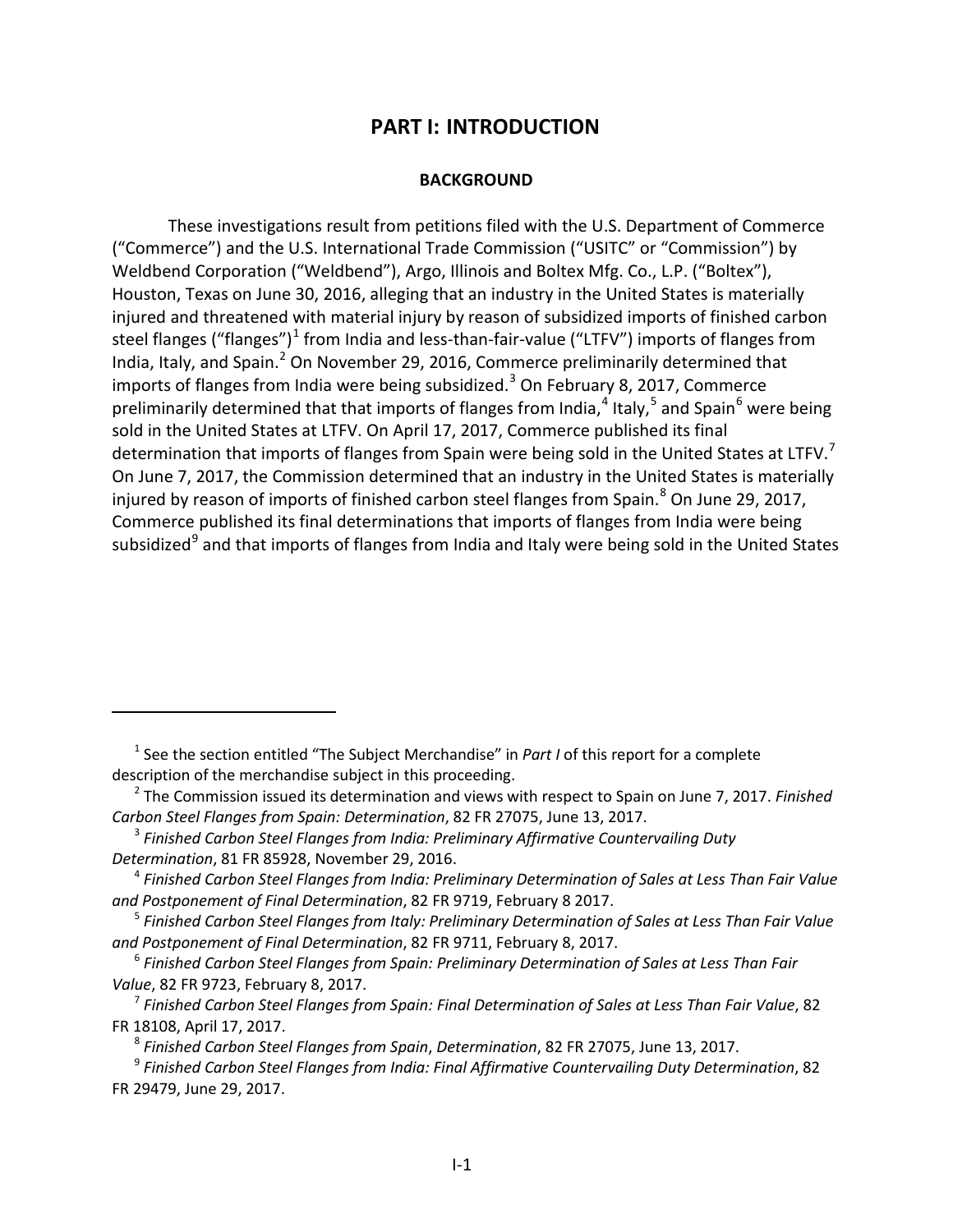at LTFV.<sup>[10](#page-11-0)</sup> The following tabulation provides information relating to the background of these investigations. [11](#page-11-1)

| <b>Effective date</b> | <b>Action</b>                                                                                                                     |
|-----------------------|-----------------------------------------------------------------------------------------------------------------------------------|
| June 30, 2016         | Petition filed with Commerce and the Commission;<br>institution of the Commission's investigation (81 FR<br>44328, July 7, 2016)  |
| July 20, 2016         | Commerce's notice of initiation (81 FR 49619 and 49625,<br>July 28, 2016)                                                         |
| August 15, 2016       | Commission's preliminary determination (81 FR 55482,<br>August 19, 2016)                                                          |
| November 29, 2016     | Commerce's preliminary countervailing duty<br>determination on imports from India (81 FR 85928)                                   |
| February 8, 2017      | Commerce's preliminary antidumping duty determinations<br>on imports from India, Italy, and Spain (82 FR 9711,<br>9719, and 9723) |
| February 8, 2017      | Scheduling of final phase of Commission investigation<br>(82 FR 11056, February 17, 2017)                                         |
| April 17, 2017        | Commerce's final antidumping duty determination on<br>imports from Spain (82 FR 18108)                                            |
| April 25, 2017        | Commission's hearing                                                                                                              |
| May 24, 2017          | Commission's vote on Spain                                                                                                        |
| June 7, 2017          | Commission's determination and views on Spain (82 FR<br>27075, June 13, 2017)                                                     |
| June 23, 2017         | Commerce's preliminary countervailing duty<br>determination on imports from India (82 FR 29479)                                   |
| June 23, 2017         | Commerce's final antidumping duty determinations on<br>imports from India and Italy (82 FR 29481 and 29483)                       |
| July 27, 2017         | Commission's vote on India and Italy                                                                                              |
| August 14, 2017       | Commission's determinations and views on India and<br>Italy                                                                       |

 $\overline{a}$ 

<span id="page-11-0"></span><sup>10</sup> *Finished Carbon Steel Flanges from India: Final Determination of Sales at Less Than Fair Value*, 82 FR 29483, June 29, 2017; *Finished Carbon Steel Flanges from Italy: Final Determination of Sales at Less Than Fair Value*, 82 FR 29481, June 29, 2017.

<span id="page-11-1"></span><sup>11</sup> Pertinent *Federal Register* notices are referenced in appendix A, and may be found at the Commission's website (www.usitc.gov).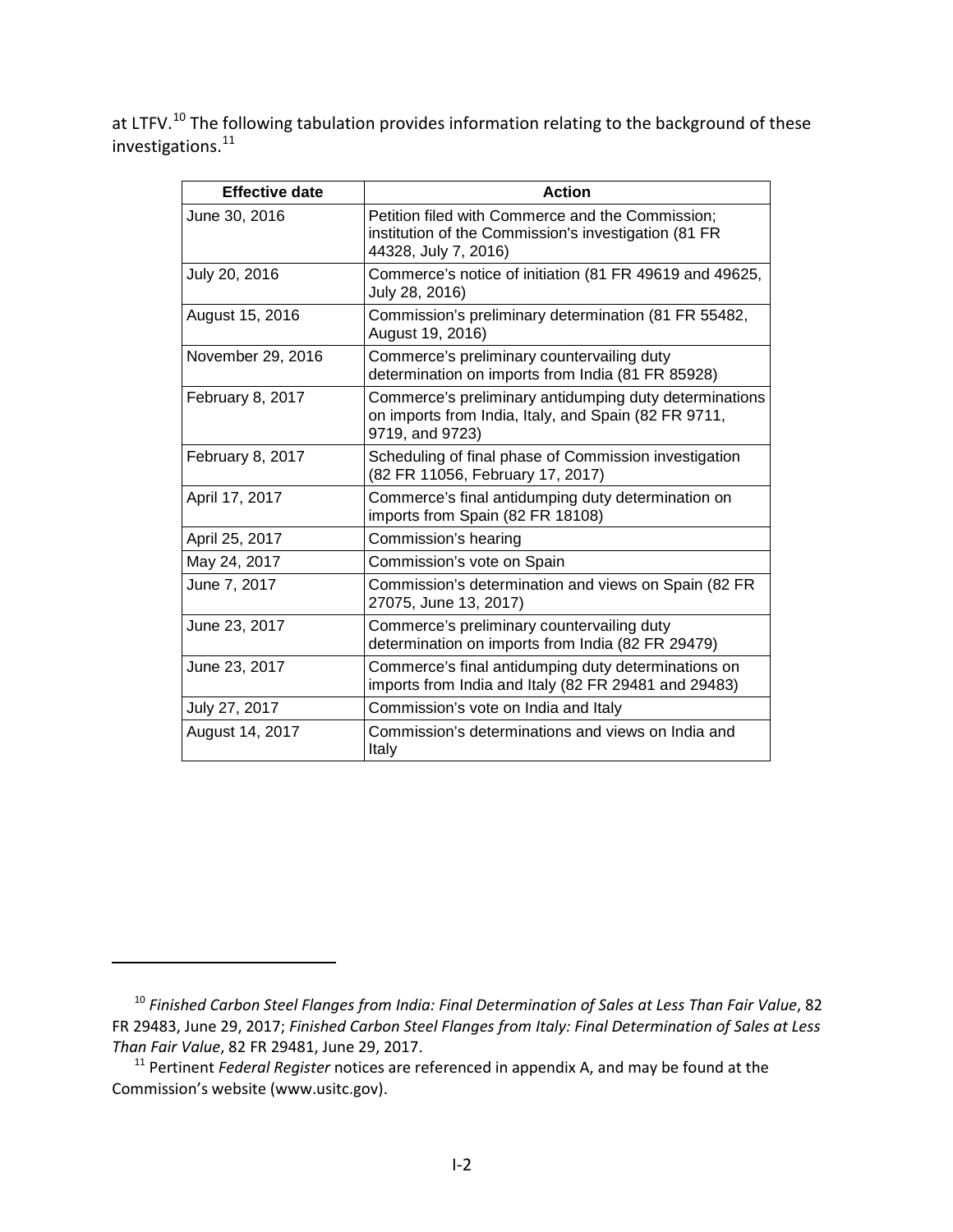The information contained in this report is intended to be used in conjunction with data presented in the Commission's repo*rt on Finished Carbon Steel Flanges from Spain*, *Investigation No. 731-TA-1333 (Final)*, USITC Publication 4696, June 2017, and its corresponding confidential version contained in memorandum No. INV-PP-063, Investigation Nos. 701-TA-563 and 731-TA-1331-1333 (Final): *Finished Carbon Steel Flanges from India, Italy, and Spain*. No new information except for Commerce's final determinations regarding flanges from India and Italy is included in the record for this proceeding.<sup>[12](#page-12-0)</sup>

#### **NATURE AND EXTENT OF SUBSIDIES AND SALES AT LTFV**

#### **Subsidies**

On June 29, 2017, Commerce published a notice in the *Federal Register* of its final determination of countervailable subsidies for producers and exporters of flanges from India.<sup>[13](#page-12-1)</sup> Table I-1 presents Commerce's findings of subsidization of flanges in India.

**Table I-1**

 $\overline{a}$ 

**Flanges: Commerce's final subsidy determination with respect to imports from India**

| <b>Firm</b>                        | Final countervailable subsidy<br>margin (percent) |
|------------------------------------|---------------------------------------------------|
| Bansidhar Chiranjilal              | 5.66                                              |
| Norma (India) Limited              | 5.66                                              |
| R.N. Gupta & Company Limited       | 9.11                                              |
| Uma Shanker Khandelwal & Co.       | 5.66                                              |
| <b>USK Exports Private Limited</b> | 5.66                                              |
| All others                         | 7.39                                              |

Source: *Finished Carbon Steel Flanges from India: Final Affirmative Countervailing Duty Determination*, 82 FR 29479, June 29, 2017.

 $12$  No party comments were filed concerning Commerce's determinations regarding India and Italy.

<span id="page-12-1"></span><span id="page-12-0"></span><sup>13</sup> *Finished Carbon Steel Flanges from India: Final Affirmative Countervailing Duty Determination*, 82 FR 29479, June 29, 2017.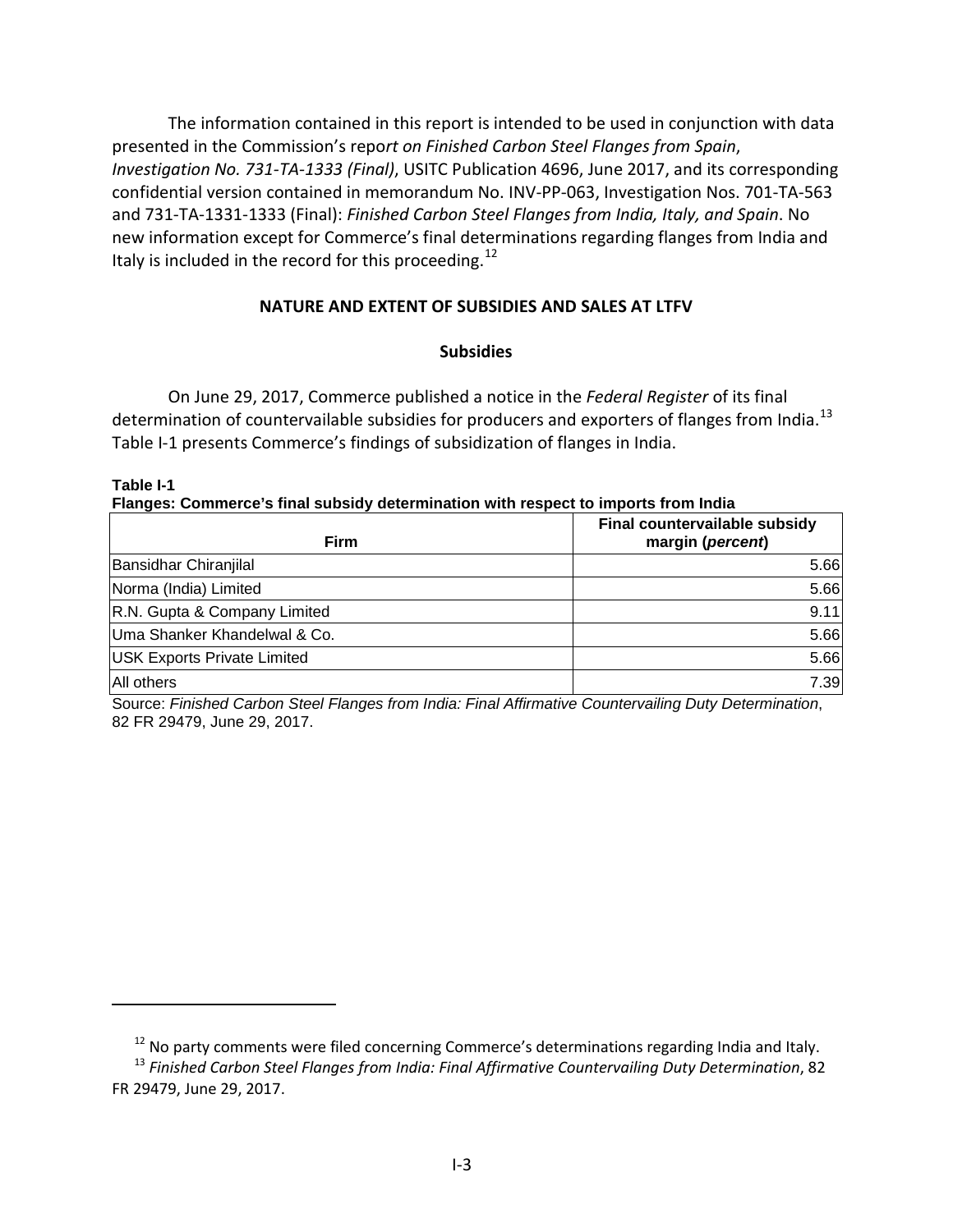Commerce determined the following five government programs in India to be countervailable: [14](#page-13-0)

1. Duty Drawback Program

 $\overline{a}$ 

- 2. Export Promotion of Capital Goods Scheme
- 3. Merchandise Export from India Scheme
- 4. Interest Equalization Scheme
- 5. Status Holder Incentive Scheme

#### **Sales at LTFV**

On June 29, 2017, Commerce published a notice in the *Federal Register* of its final determinations of sales at LTFV with respect to imports from India and Italy.<sup>[15](#page-13-1)</sup> Table I-2 presents Commerce's dumping margins with respect to imports of flanges from India and Italy.

**Table I-2 Flanges: Commerce's final weighted-average LTFV margins with respect to imports from India and Italy**

| Country | <b>Firm</b>                          | <b>Final dumping margin</b><br>(percent) |
|---------|--------------------------------------|------------------------------------------|
| India   | Bansidhar Chiranjilal                | 11.32                                    |
|         | Norma (India) Limited                | 11.32                                    |
|         | R.N. Gupta & Company Limited         | 12.58                                    |
|         | Uma Shanker Khandelwal & Co.         | 11.32                                    |
|         | <b>USK Exports Private Limited</b>   | 11.32                                    |
|         | All others                           | 11.95                                    |
| Italy   | Metalfar Prodotti Industriali S.p.A  | 204.53                                   |
|         | Officine Ambrogio Melesi & C. S.r.l. | 204.53                                   |
|         | ASFO S.p.A                           | 204.53                                   |
|         | All others                           | 79.17                                    |

Source: *Finished Carbon Steel Flanges from India: Final Determination of Sales at Less Than Fair Value*, 82 FR 29483, June 29, 2017; *Finished Carbon Steel Flanges from Italy: Final Determination of Sales at Less Than Fair Value*, 82 FR 29481, June 29, 2017.

<span id="page-13-0"></span><sup>14</sup> *Department of Commerce, Issues and Decision Memorandum for the Final Determination in the Countervailing Duty Investigation of Finished Carbon Steel Flanges from India*, Inv. No. C-533-872, June 23, 2017.

<span id="page-13-1"></span><sup>15</sup> *Finished Carbon Steel Flanges from India: Final Determination of Sales at Less Than Fair Value*, 82 FR 29483, June 29, 2017; *Finished Carbon Steel Flanges from Italy: Final Determination of Sales at Less Than Fair Value*, 82 FR 29481, June 29, 2017.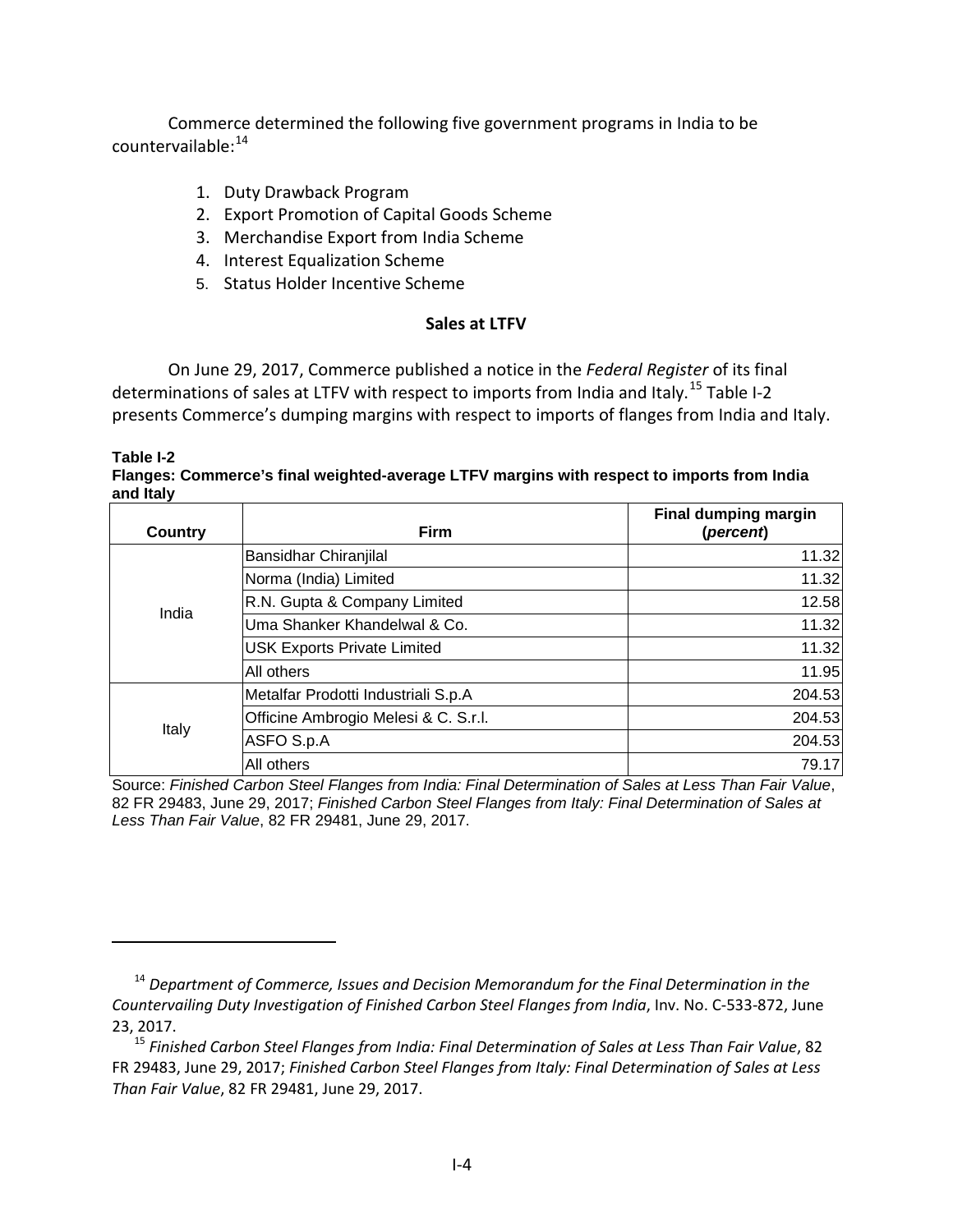**APPENDIX A**

*FEDERAL REGISTER* **NOTICES**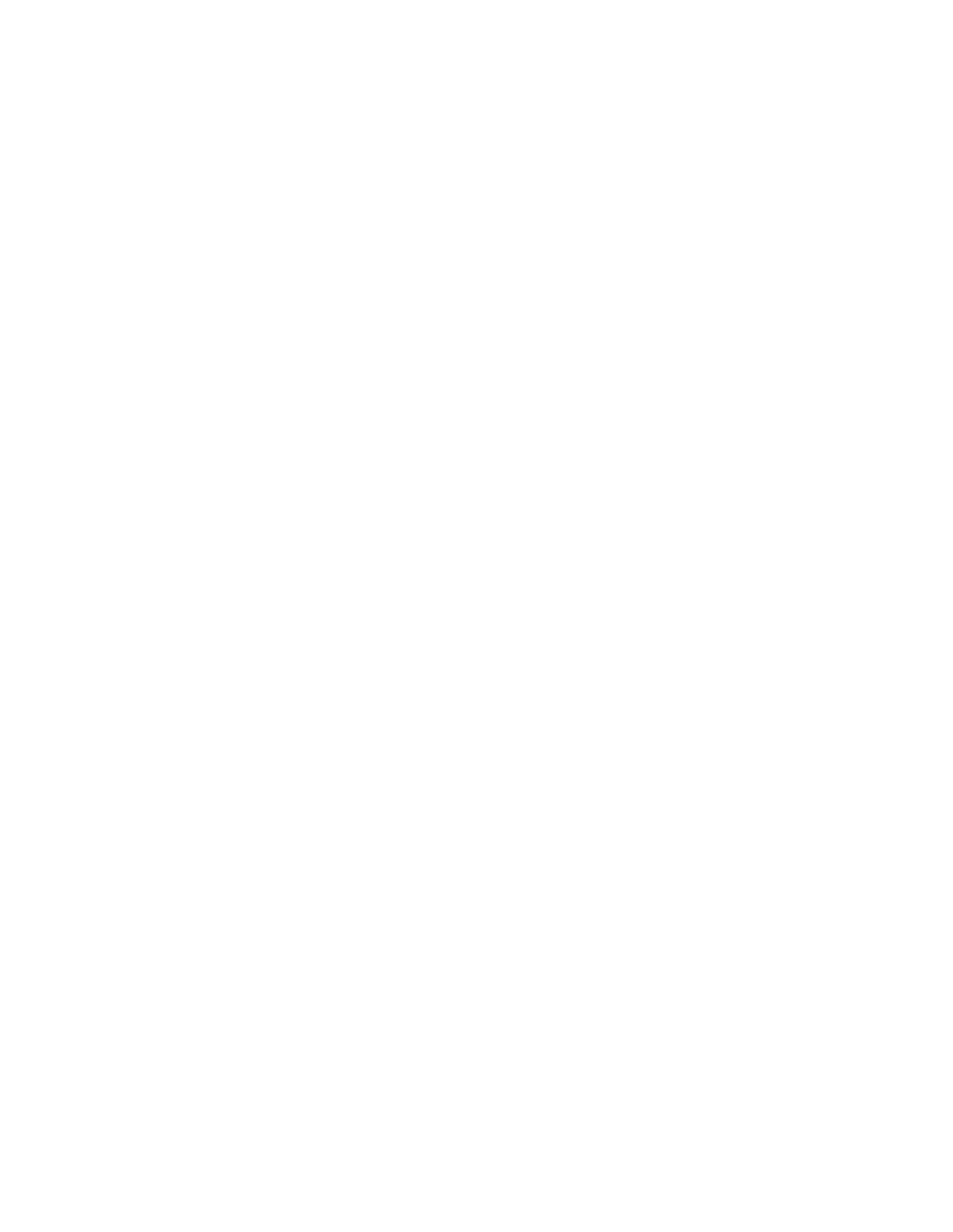The Commission makes available notices relevant to its investigations and reviews on its website, [www.usitc.gov.](http://www.usitc.gov/) In addition, the following tabulation presents, in chronological order, *Federal Register* notices issued by the Commission and Commerce during the current proceeding.

| <b>Citation</b>                     | <b>Title</b>                                                                                                                                                                                                         | Link                                             |
|-------------------------------------|----------------------------------------------------------------------------------------------------------------------------------------------------------------------------------------------------------------------|--------------------------------------------------|
| 81 FR 44328<br>July 7, 2016         | <b>Finished Carbon Steel Flanges</b><br>from India, Italy, and Spain;<br>Institution of Antidumping and<br><b>Countervailing Duty</b><br>Investigations and Scheduling of<br><b>Preliminary Phase Investigations</b> | https://www.federalregister.gov/d/2016-<br>16057 |
| 81 FR 49619<br>July 28, 2016        | <b>Finished Carbon Steel Flanges</b><br>from India, Italy, and Spain:<br>Initiation of Less-Than-Fair-Value<br><i><b>Investigations</b></i>                                                                          | https://federalregister.gov/a/2016-<br>17931     |
| 81 FR 49625<br>July 28, 2016        | <b>Finished Carbon Steel Flanges</b><br>from India: Initiation of<br>Countervailing Duty Investigation                                                                                                               | https://federalregister.gov/a/2016-<br>17929     |
| 81 FR 55482<br>August 19, 2016      | <b>Finished Carbon Steel Flanges</b><br>from India, Italy, and Spain;<br><b>Determinations</b>                                                                                                                       | https://www.federalregister.gov/d/2016-<br>19816 |
| 81 FR 85928<br>November 29,<br>2016 | <b>Finished Carbon Steel Flanges</b><br>from India: Preliminary<br>Affirmative Countervailing Duty<br>Determination                                                                                                  | https://www.federalregister.gov/d/2016-<br>28704 |
| 82 FR 9711<br>February 8,<br>2017   | <b>Finished Carbon Steel Flanges</b><br>from Italy: Preliminary<br>Determination of Sales at Less<br>Than Fair Value and<br>Postponement of Final<br>Determination                                                   | https://www.federalregister.gov/d/2017-<br>02605 |